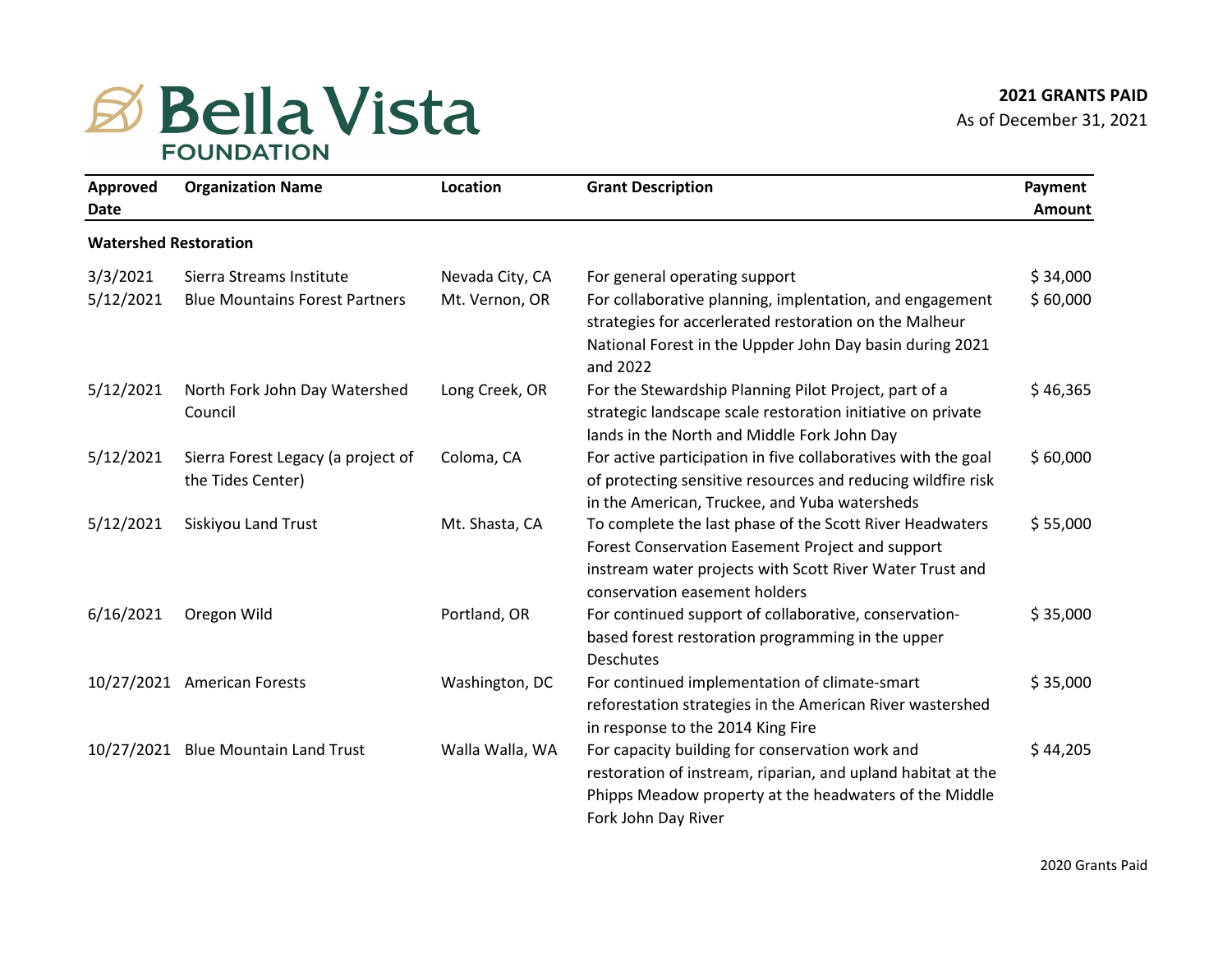| Approved<br>Date | <b>Organization Name</b>                                              | <b>Location</b>                   | <b>Grant Description</b>                                                                                                                                                                                                                                                                                  | Payment<br>Amount     |
|------------------|-----------------------------------------------------------------------|-----------------------------------|-----------------------------------------------------------------------------------------------------------------------------------------------------------------------------------------------------------------------------------------------------------------------------------------------------------|-----------------------|
|                  | 10/27/2021 California Trout                                           | San Francisco, CA                 | For Mid-Klamath basin salmon recovery and habitat<br>restoration                                                                                                                                                                                                                                          | \$100,000             |
|                  | 10/27/2021 Deschutes River Conservancy                                | Bend, OR                          | For continued support to design a water marketing<br>program to facilitate water trading between irrigation<br>districts, municipalities, and the Deschutes River                                                                                                                                         | \$70,000              |
|                  | 10/27/2021 Klamath Bird Observatory                                   | Ashland, OR                       | To increase local capacity to monitor effectiveness of<br>restoration projects in the Scott River watershed                                                                                                                                                                                               | \$32,182              |
|                  | 10/27/2021 Plumas Corporation                                         | Quincy, CA                        | For the Moonlight Road and Lower Goodrich Creek<br>planning project in the Mountain Meadows Basin in the<br>Upper Feather River watershed                                                                                                                                                                 | \$55,000              |
|                  | 10/27/2021 South Yuba River Citizens League                           | Nevada City, CA                   | To continue planning, stakeholder outreach, and<br>conservation efforts in the Lower Yuba River and working<br>collaboratively towards healthier forests through the Yuba<br>Forest Network                                                                                                               | \$60,000              |
|                  | 10/27/2021 Trouth Unlimited                                           | Emeryville, CA                    | For Phase 2 of restoration planning in the upper Yuba<br>River watershed and restoration planning and<br>implementation on the Middle Fork and North Fork John<br>Day Rivers                                                                                                                              | \$40,000              |
|                  | 10/27/2021 Truckee River Watershed Council                            | Truckee, CA                       | To support the implementation of the Prosser Hill West<br><b>Meadow Restoration Project</b>                                                                                                                                                                                                               | \$54,000              |
|                  | 10/27/2021 The Trust for Public Land<br>10/27/2021 Wild Salmon Center | San Francisco, CA<br>Portland, OR | For Northern Sierra Conservation and Climate Resiliency<br>To continue to convene the Mid-Klamath Spring Chinook<br>Working Group to plan and implement fishery<br>management and habitat restoration actions to recover<br>Spring Chinook Salmon in the Mid-Klamath, Salmon, Scott,<br>and Shasta Rivers | \$120,000<br>\$60,000 |
|                  | 10/29/2021 American Rivers                                            | Nevada City, CA                   | To reduce fuels and reintroduce fire in the Cosumnes,<br>American, Bear, Yuba (CABY) region and advance Yuba<br>River salmon recovery through integrated watershed<br>aquatic restoration planning and projects                                                                                           | \$50,000              |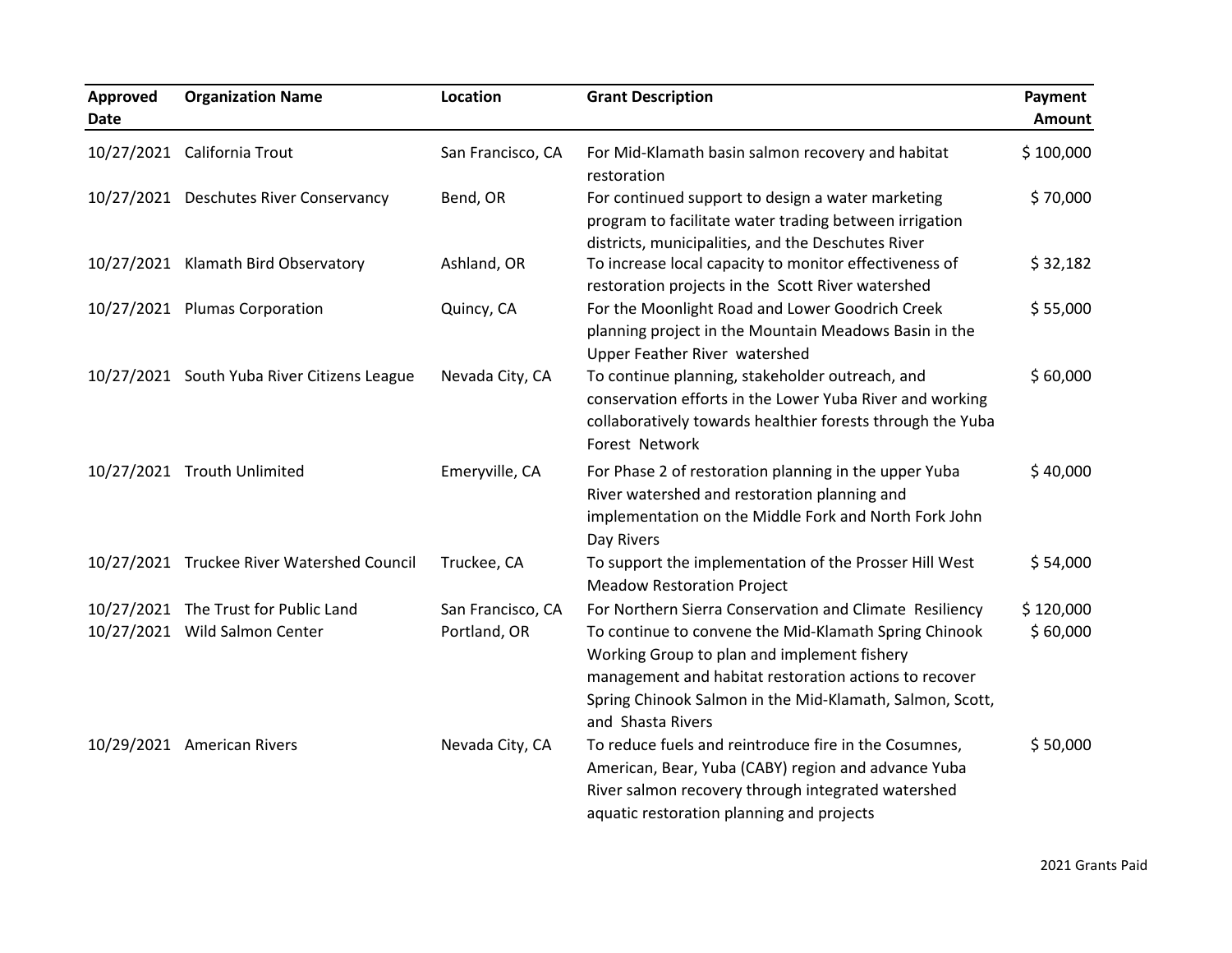| Approved<br><b>Date</b> | <b>Organization Name</b>                                                            | Location          | <b>Grant Description</b>                                                                                                                                                                               | Payment<br>Amount |
|-------------------------|-------------------------------------------------------------------------------------|-------------------|--------------------------------------------------------------------------------------------------------------------------------------------------------------------------------------------------------|-------------------|
| 5/12/2021               | The Freshwater Trust                                                                | Portland, OR      | To develop a coordinated restoration implentation and<br>funding program to moderate stream temperature in the<br>John Day basin, as well as continue monitoring efforts and<br>partnership engagement | \$120,000         |
| 5/12/2021               | <b>Mattole Restoration Council</b>                                                  | Petrolia, CA      | For the Mattole River and Range Partnership to complete<br>high priority land conservation, forest health, and riparian<br>restoration in the Mattole River Watershed                                  | \$62,000          |
| 5/12/2021               | Mid Klamath Watershed Council                                                       | Orleans, CA       | To support partner participation and coordination of the<br>Westen Klamath Restoration Partnership                                                                                                     | \$50,000          |
| 5/12/2021               | The Sierra Fund                                                                     | Nevada City, CA   | For the Headwater Mercury Source Reduction Program                                                                                                                                                     | \$45,000          |
| 5/12/2021               | <b>Sustainable Northwest</b>                                                        | Portland, OR      | To advance restoration and collaboration in the Upper<br>John Day Basin                                                                                                                                | \$50,000          |
| 5/12/2021               | Western Environmental Law Center Eugene, OR                                         |                   | For Continued Support for the collaborative efforts to<br>restore ecosytem functionality and biodiversity in national<br>forests in the Deschutes and John Day basins                                  | \$60,000          |
|                         | 10/27/2021 Point Blue Conservation Science                                          | Petaluma, CA      | For collaborative meadow restoration design and<br>prioritization in the North Fork Feather River watershed                                                                                            | \$55,000          |
|                         |                                                                                     |                   | Total Watershed Restoration (25 Grants) \$1,452,752                                                                                                                                                    |                   |
| Pre-3 Support           |                                                                                     |                   |                                                                                                                                                                                                        |                   |
| 5/12/2021               | <b>Family Connections Centers</b><br>(formerly Portola Family<br>Connections, Inc.) | San Francisco, CA | For a continuum of parent support programs that<br>stregthen families of children ages 0-3                                                                                                             | \$40,000          |
| 5/12/2021               | Good Samaritan Family Resource<br>Center                                            | San Francisco, CA | For support groups, parents classes, workshops, and case<br>management that help caregivers manage and reduce<br>stress and maternal depression                                                        | \$50,000          |
| 5/12/2021               | <b>Grail Family Services</b>                                                        | San Jose, CA      | To support Birth & Beyond Family Empowerment<br>parenting programs for parents of young children in East<br>San Jose                                                                                   | \$40,000          |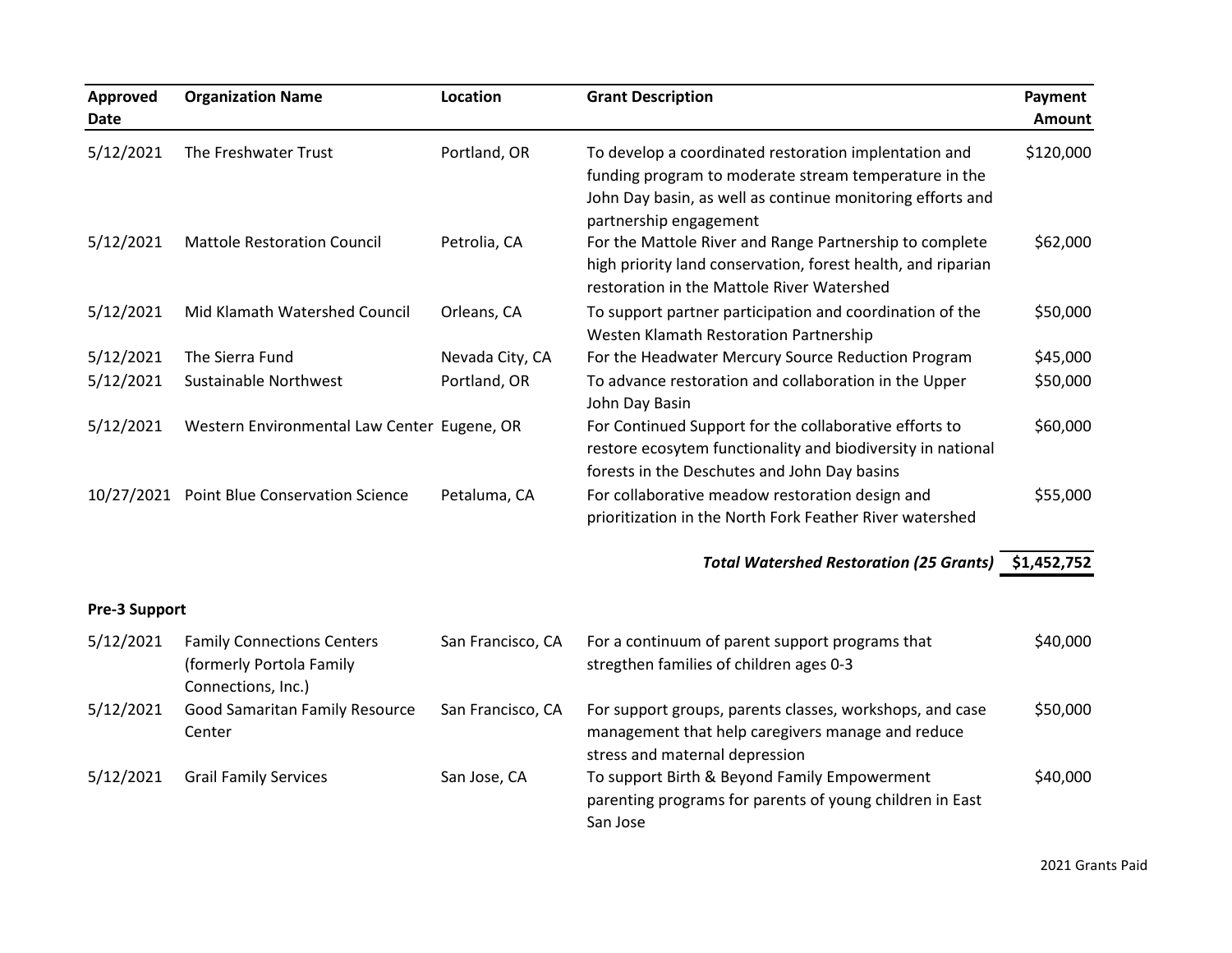| <b>Approved</b><br><b>Date</b> | <b>Organization Name</b>                          | Location          | <b>Grant Description</b>                                                                                                                                                                                | Payment<br>Amount |
|--------------------------------|---------------------------------------------------|-------------------|---------------------------------------------------------------------------------------------------------------------------------------------------------------------------------------------------------|-------------------|
| 5/12/2021                      | Homeless Prenatal Program Inc.                    | San Francisco, CA | For the Wellness Center, providing case management,<br>prenatal and parenting classes, support groups,<br>counseling, and alternative support services for pregnant<br>and post-partum women            | \$50,000          |
| 5/12/2021                      | <b>Sacred Heart Community Service</b>             | San Jose, CA      | For support and expansion of the Resilient Family<br>Program, reinforcing parent-child attachment and<br>strengthening resilience in families with children ages 0-3                                    | \$55,000          |
| 5/12/2021                      | <b>Buckelew Programs</b>                          | Novato, CA        | For Maternidad y Esperanza (formerly called Healthy<br>Families Marin), a program that integrates home visiting<br>services and a support group with medical care for<br>pregnant women and new parents | \$85,000          |
| 5/12/2021                      | <b>Community Overcoming</b><br>Relationship Abuse | San Mateo, CA     | For bilingual support groups for victims of domestic<br>violence and trauma-informed services for their children                                                                                        | \$40,000          |
| 5/12/2021                      | Jewish Family and Children's<br>Services-Marin    | San Francisco, CA | For the Early Childhood Mental Health Program which<br>provides trained consultant to Parent Services Project's<br>Aprendiendo Juntos Playgroups                                                        | \$20,000          |
| 5/12/2021                      | La Casa de las Madres                             | San Francisco, CA | For comprehensive wellness services for mother's and<br>young children who experience domestic violence<br>including support groups, parenting clases, and<br>therapeutic programs                      | \$35,000          |
| 5/12/2021                      | Puente                                            | Pescadero, CA     | For the Early Childhood Education Program to support<br>healthy social-emotional development of parents with<br>young children                                                                          | \$50,000          |
| 5/12/2021                      | Teen Succes, Inc                                  | Milpitas, CA      | For support of the San Jose Teen Success Programs                                                                                                                                                       | \$30,000          |
| 10/27/2021                     | Catholic Charities of Santa Clara<br>County       | San Jose, CA      | For the Baby Steps program, providing home visits and<br>case management to pregnant or parenting mothers or<br>caregivers of children ages 0-3                                                         | \$40,000          |
| 10/27/2021                     | Catholic Charities of Santa Clara<br>County       | San Jose, CA      | For New Beginnings, a program for children ages 0-3 and<br>their families that provides cognitive and social emotional<br>enrichment and community-building to underserved areas<br>of San Jose         | \$70,000          |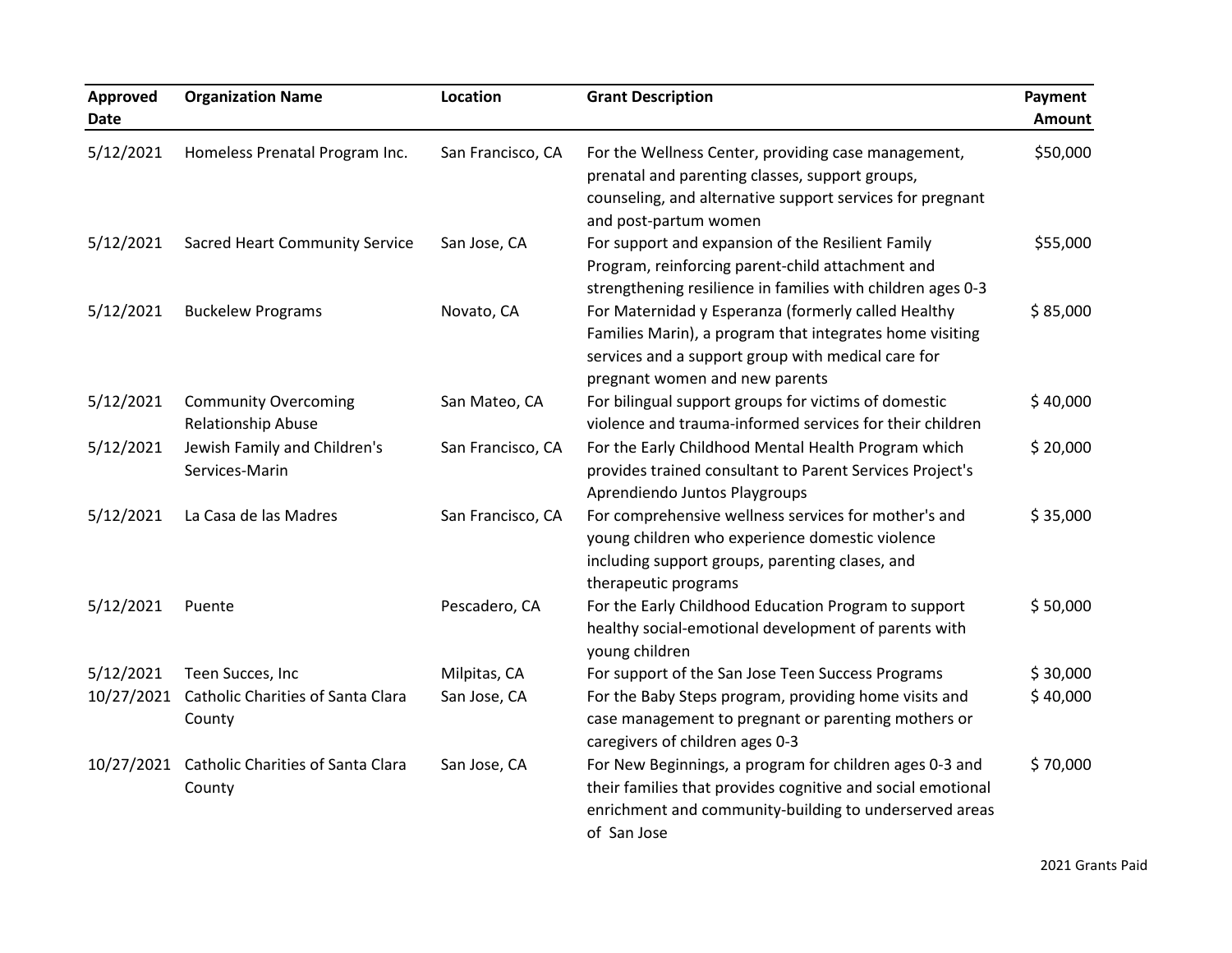| Approved<br><b>Date</b> | <b>Organization Name</b>                            | <b>Location</b>    | <b>Grant Description</b>                                                                                                                                                                                                                                            | Payment<br>Amount |
|-------------------------|-----------------------------------------------------|--------------------|---------------------------------------------------------------------------------------------------------------------------------------------------------------------------------------------------------------------------------------------------------------------|-------------------|
|                         | 10/27/2021 Epiphany Center                          | San Francisco, CA  | To support the Parent-Child Center that provides early<br>intervention and parenting support for women in a<br>residential recovery program and their children ages 0-3                                                                                             | \$55,000          |
|                         | 10/27/2021 Gum Moon Residence Hall                  | San Francisco, CA  | For the Early Childhood Development and Parent Support<br>Program that helps promote parent/caregiver bonding<br>with their infants and toddlers                                                                                                                    | \$55,000          |
|                         | 10/27/2021 Holy Family Day Home of San<br>Francisco | San Francisco, CA  | For the Health and Wellness Parenting Program to help<br>parents of young children develop healthy practices for<br>coping with poverty- and homelessness-related stress and<br>trauma                                                                              | \$25,000          |
|                         | 10/27/2021 Homeless Children's Network              | San Francisco, CA  | For the Early Childhood component of the Ma'at Program,<br>providing trauma-informed, culturally relevant support for<br>Black/African American families with children 0-3                                                                                          | \$55,000          |
| 10/27/2021 Lincoln      |                                                     | Oakland, CA        | For Lincoln's Trauma-Informed Playgroups at its Mandela<br>Family Resource Center, serving children ages 0-3                                                                                                                                                        | \$45,000          |
|                         | 10/27/2021 Lotus Bloom                              | Oakland, CA        | For program support of three multicultural family<br>resource centers serving families with children ages 0-3<br>years old in Oakland                                                                                                                               | \$45,000          |
|                         | 10/27/2021 Parents Services Project                 | San Rafael, CA     | For child development services for young children not<br>attending preschool and mental health supports for<br>parents                                                                                                                                              | \$50,000          |
|                         | 10/27/2021 Peninsula Family Connections             | Palo Alto, CA      | For the Nurturing Families project, focusing on nourishing<br>the bond between caregiver and child while supporting<br>parent's resiliency through mental health counseling,<br>parent support groups, home visiting support and<br>linkages to community resources | \$35,000          |
|                         | 10/27/2021 Postnatal Help                           | San Anselmo, CA    | For pre- and postnatal support groups for mothers<br>suffering from maternal mental health disorders                                                                                                                                                                | \$35,000          |
|                         | 10/27/2021 Ravenswood Family Health<br>Network      | East Palo Alto, CA | For CenteringParenting® Program, a group-based model<br>providing pediatric care and parenting education during a<br>child's first two years of life                                                                                                                | \$55,000          |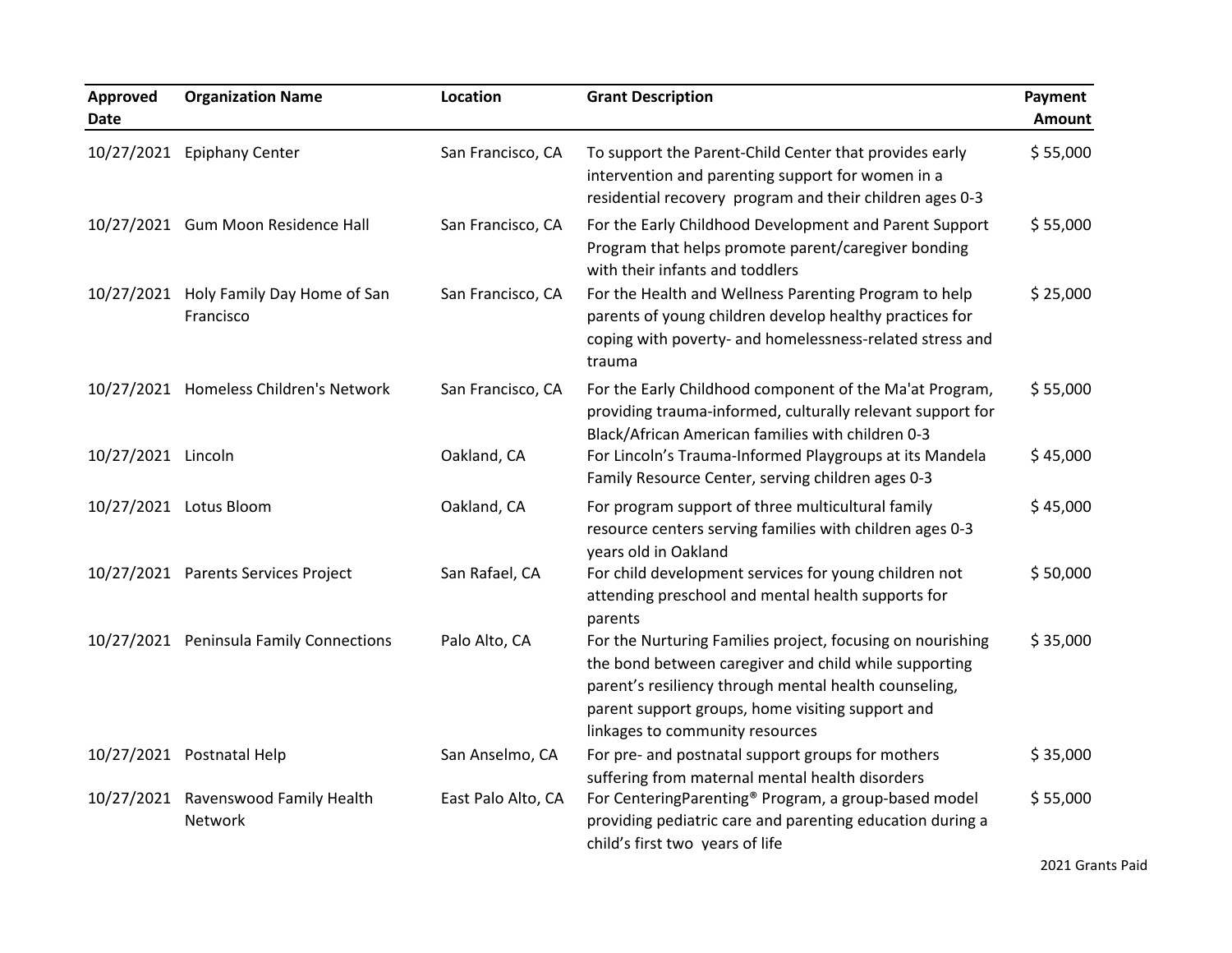| Approved<br>Date     | <b>Organization Name</b>                                  | <b>Location</b>   | <b>Grant Description</b>                                                                                                                                                                                                                                                   | Payment<br>Amount |
|----------------------|-----------------------------------------------------------|-------------------|----------------------------------------------------------------------------------------------------------------------------------------------------------------------------------------------------------------------------------------------------------------------------|-------------------|
|                      | 10/27/2021 Rebekah Children's Services                    | Gilroy, CA        | For the Resilient Family Program to help parents and<br>caregivers build healthy attachment and relationships with<br>their children through culturally relevant interactive<br>positive parenting workshops, support groups, and early<br>literacy programs               | \$65,000          |
|                      | 10/27/2021 The Regents of the University of<br>California | San Francisco, CA | For the Infant Parent Program's Perinatal Mental Health<br>Service Project, including direct mental health<br>intervention for pregnant women and parents of infants<br>and mental health consultation and training for<br>pediatricians and pre- and post-natal providers | \$30,000          |
|                      | 10/27/2021 Safe & Sound                                   | San Francisco, CA | For general operating support to help strengthen<br>Protective Factors for families with young children to<br>prevent child abuse and keep families strong                                                                                                                 | \$70,000          |
|                      | 10/27/2021 Safe Passages                                  | Oakland, CA       | To support the Baby Learning Communities Program,<br>including child/parent playgroups, parenting workshops,<br>childcare referrals, and mental health linkages/case<br>management                                                                                         | \$55,000          |
|                      | 10/27/2021 San Francisco General Hospital<br>Foundation   | San Francisco, CA | To support Solid Start's Perinatal Resource Integration<br>Service Model, a program which utilizes Community<br>Health Workers to provide a linkage between healthcare<br>and social support services                                                                      | \$30,000          |
|                      | 10/27/2021 SOMOS Mayfair, Inc.                            | San Jose, CA      | To support programming to ensure school readiness in<br>East San Jose, with emphasis on classes that help mothers<br>and fathers to be effective parents and teachers                                                                                                      | \$70,000          |
| 10/27/2021 StarVista |                                                           | San Carlos, CA    | For the work of Early Childhood Mental Health (ECMHC),<br>consultants in Santa Clara County in childcare centers,<br>home visiting services, and trainings for parents and<br>providers                                                                                    | \$35,000          |
| 10/27/2021 StarVista |                                                           | San Carlos, CA    | For the San Mateo County Childhood Services Team to<br>provide family support, mental health consultation, and<br>linkages to mental health services                                                                                                                       | \$65,000          |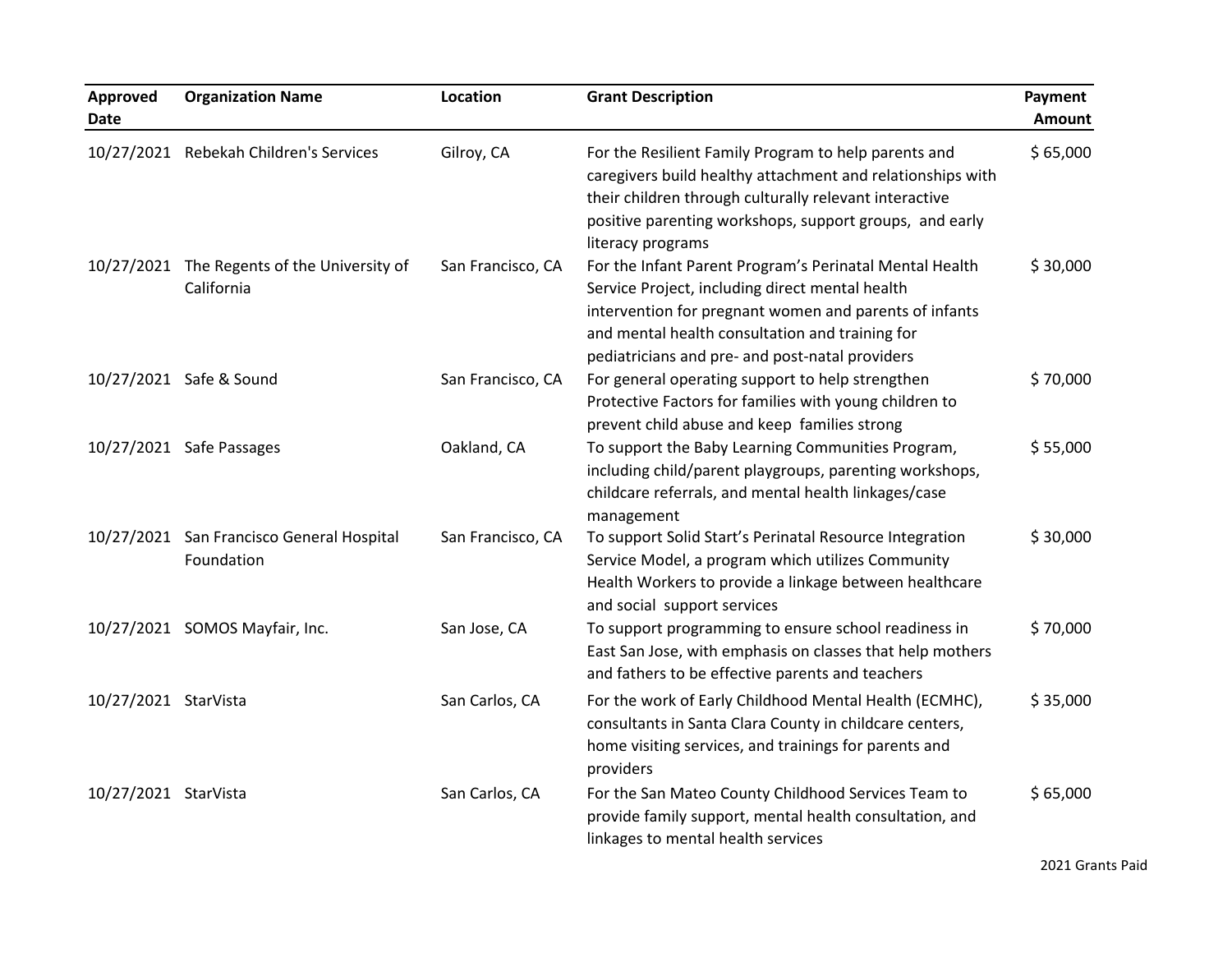| Approved<br>Date          | <b>Organization Name</b>              | Location          | <b>Grant Description</b>                                                                                                                    | Payment<br><b>Amount</b> |
|---------------------------|---------------------------------------|-------------------|---------------------------------------------------------------------------------------------------------------------------------------------|--------------------------|
|                           | 10/27/2021 Wu Yee Children's Services | San Francisco, CA | To support the Joy Lok Family Resource Center's<br>playgroups, support groups, parenting education classes,<br>and case management services | \$40,000                 |
|                           |                                       |                   | <b>Total Pre-3 Support (32 Grants)</b>                                                                                                      | \$1,520,000              |
| <b>GGS Early Literacy</b> |                                       |                   |                                                                                                                                             |                          |
| 5/12/2021                 | 826 Valencia                          | San Francisco, CA | For early literacy programs supporting K-3rd grade<br>students in San Francisco                                                             | \$45,000                 |
| 5/12/2021                 | America SCORES Bay Area               | San Francisco, CA | For the Power in Poetry program                                                                                                             | \$30,000                 |
| 5/12/2021                 | Jumpstart for Young Children, Inc.    | San Francisco, CA | To support pre-K to 3rd grade early literacy programming<br>in San Francisco                                                                | \$50,000                 |
| 5/12/2021                 | North Bay Childrens Center Inc.       | Novato, CA        | To provide Raising a Reader at three new preschool sites<br>in Marin                                                                        | \$12,000                 |
| 5/12/2021                 | San Francisco Education Fund          | San Francisco, CA | To support the Literacy Program                                                                                                             | \$35,000                 |
| 5/12/2021                 | Springboard Collaborative             | Philadelphia, PA  | To support Springboard Summmer in San Francisco                                                                                             | \$40,000                 |
| 10/27/2021                | Bridge the Gap College Prep           | Sausalito, CA     | K-3rd Grade Literacy & Middle School SEL Programming<br>for low-income Marin City youth-of-color                                            | \$50,000                 |
| 10/27/2021                | Literacy Lab                          | Mill Valley, CA   | For the Kidappolis mobile app                                                                                                               | \$30,000                 |
| 10/27/2021                | <b>Mission Graduates</b>              | San Francisco, CA | For the Extended Day & Beacon programs                                                                                                      | \$40,000                 |
| 10/27/2021                | <b>Parent Services Project</b>        | San Rafael, CA    | For the Raising a Reader program in Marin                                                                                                   | \$35,000                 |
| 10/27/2021                | <b>Reading Partners</b>               | Oakland, CA       | For Reading partners in San Francisco                                                                                                       | \$55,000                 |
| 10/27/2021                | Tandem, Partners in Early Learning    | San Francisco, CA | For Early Learning programs                                                                                                                 | \$50,000                 |

*Total GGS Early Literacy (12 Grants)* 5472,000

## **GGS Healthy Living**

| 5/12/2021 | 18 Reasons                         | San Francisco, CA | For the Cooking Matters program                       | \$20,000 |
|-----------|------------------------------------|-------------------|-------------------------------------------------------|----------|
| 5/12/2021 | At the Crossroads                  | San Francisco, CA | For general support                                   | \$40,000 |
| 5/12/2021 | Access Institute for Psychological | San Francisco, CA | For the In-School Mental Health Program               | \$40,000 |
|           | <b>Services</b>                    |                   |                                                       |          |
| 5/12/2021 | Aim High for High School           | San Francisco, CA | For the 2021 summer learning program in San Francisco | \$20,000 |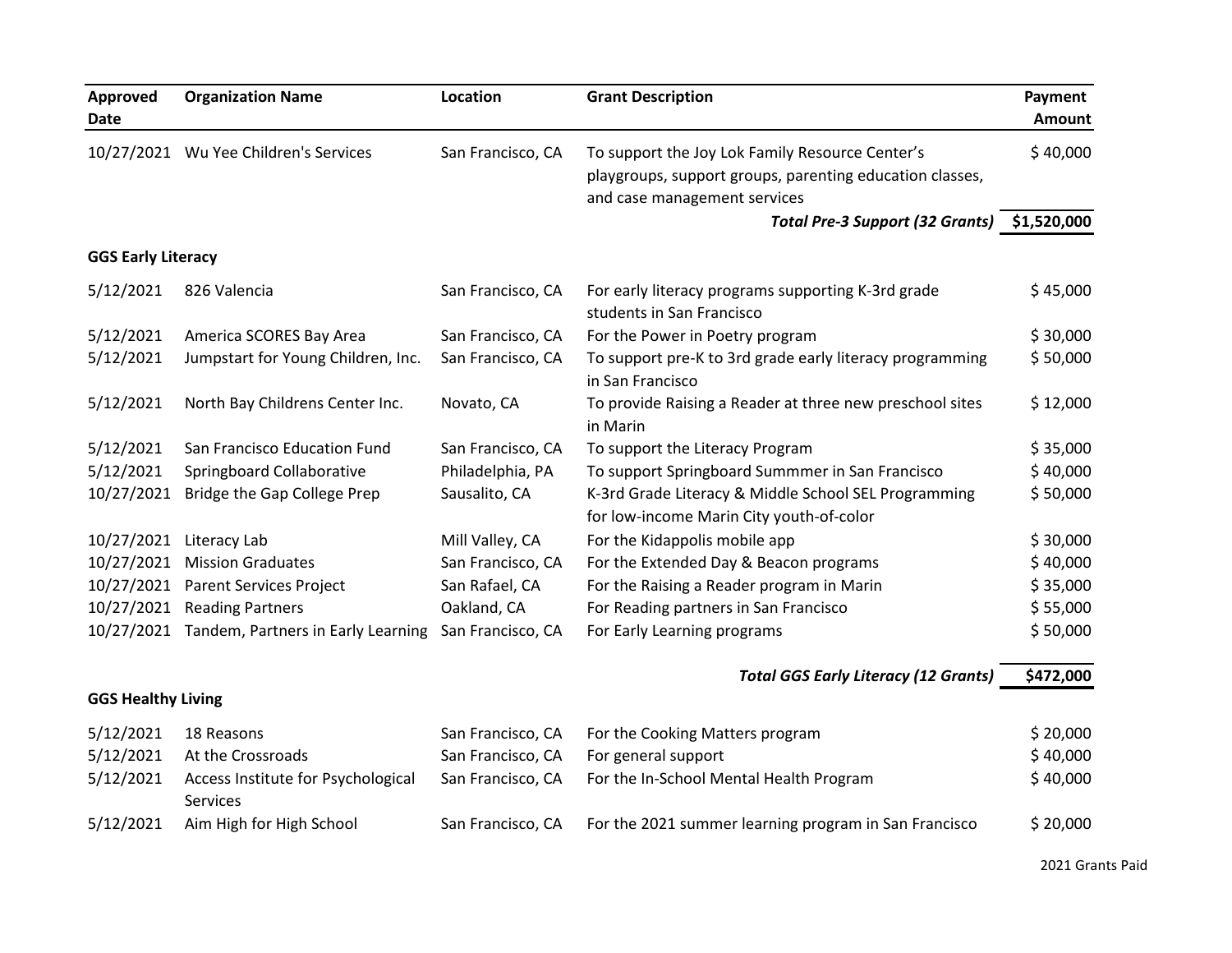| Approved<br><b>Date</b> | <b>Organization Name</b>                                                       | Location          | <b>Grant Description</b>                                                                                                  | Payment<br>Amount |
|-------------------------|--------------------------------------------------------------------------------|-------------------|---------------------------------------------------------------------------------------------------------------------------|-------------------|
| 5/12/2021               | Center for Urban Education about<br>Sustainable Agriculture (CUESA)            | San Francisco, CA | To support the Foodwise Teen program in San Francisco                                                                     | \$30,000          |
| 5/12/2021               | City Youth Now                                                                 | San Francisco, CA | For the personal empowerment program                                                                                      | \$15,000          |
| 5/12/2021               | <b>Court Appointed Special Advocate</b><br>Program, Inc.                       | Concord, CA       | For the A Home Within/CASA Therapy Project in San<br>Francisco                                                            | \$20,000          |
| 5/12/2021               | GirlVentures                                                                   | Oakland, CA       | For general operating support                                                                                             | \$40,000          |
| 5/12/2022               | Lavender Youth Recreation and<br><b>Information Center (LYRIC)</b>             | San Francisco, CA | To support Qgroups                                                                                                        | \$35,000          |
| 5/12/2022               | Literacy for Environmental Justice<br>(LEJ)                                    | San Francisco, CA | For Eco-Adventures                                                                                                        | \$25,000          |
| 5/12/2021               | National Coalition of 100 Black<br>Women Inc. San Francisco Chapter            | San Francisco, CA | For the Youth Mentorship Program                                                                                          | \$10,000          |
| 5/12/2021               | Peer Health Exchange - National                                                | Oakland, CA       | For PHE's programming in San Francisco                                                                                    | \$15,000          |
| 5/12/2021               | San Francisco Court Appointed<br>Special Advocate Program                      | San Francisco, CA | For the Core Advocacy Mentorship Program                                                                                  | \$35,000          |
| 5/12/2021               | Side by Side                                                                   | San Anselmo, CA   | \$20,000 for YouThrive and summer bridge programming<br>in Marin and \$5,000 for clinical and case management<br>services | \$25,000          |
| 5/12/2021               | The Unity Care Group                                                           | San Jose, CA      | For Wellness Pillar Services for foster youth in San<br>Francisco                                                         | \$15,000          |
|                         | 10/27/2021 Beats Rhymes and Life, Inc.                                         | Oakland, CA       | For San Francisco focused Hip Hop Therapy Program                                                                         | \$50,000          |
| 10/27/2021              | Community Institute for<br>Psychotherapy                                       | San Rafael, CA    | For CIP's School-based Services                                                                                           | \$35,000          |
|                         | 10/27/2021 CommunityGrows (a project of the San Francisco, CA<br>Tides Center) |                   | For general operating support                                                                                             | \$35,000          |
| 10/27/2021              | Edgewood Center for Children and San Francisco, CA<br>Families                 |                   | For the Ceramics Art Therapy program                                                                                      | \$30,000          |
| 10/27/2021              | Felton Institute/Family Service<br>Agency of San Francisco                     | Alameda, CA       | For a suicide prevention youth advisory team                                                                              | \$30,000          |
|                         | 10/27/2021 Huckleberry Youth Programs, Inc.                                    | San Francisco, CA | For the Huckleberry Teen Health Program                                                                                   | \$35,000          |